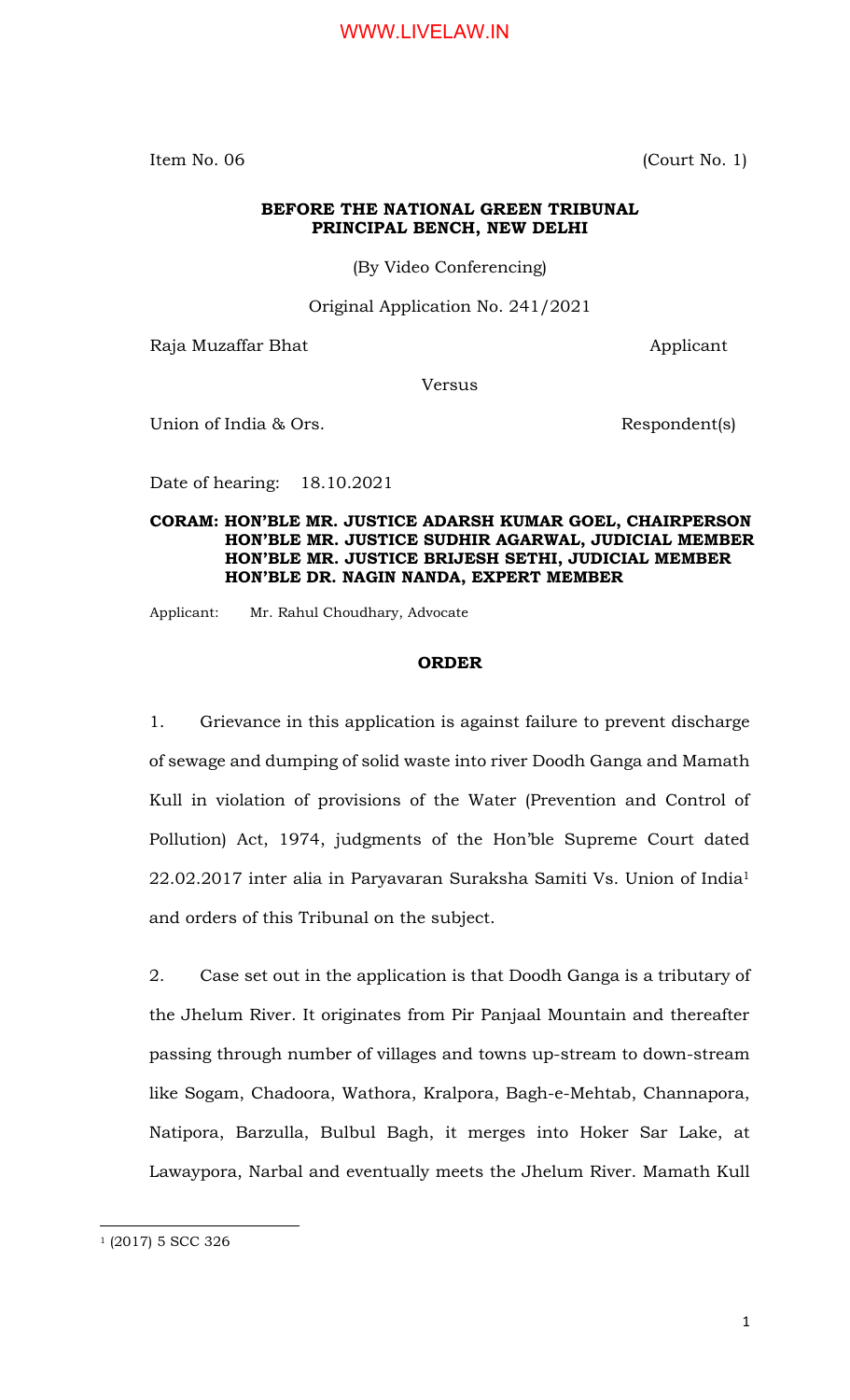also originates from Pir Panjal Mountains and after passing through number of villages in Budgam District, enters the Mamath Village which is 1 km away from the stream and thereafter first enters the Hokersar Lake and eventually meets the Jhelum River. Rivers Doodh Ganga and Mamath Kull have been subjected to pollution from pesticides from Apple Orchards, discharge of untreated sewage and dumping of municipal solid wastes from the area falling under Srinagar Municipal Corporation and Municipal Committee of Budgam.

- 3. Precise submissions been set out in the application are as follows:-
	- *"a) Large quantity of pesticides are flown into the Doodh Ganga River from the Apple Orchards.*
	- *b) The Srinagar Municipal Corporation is continuously discharging untreated sewage in river Doodh Ganga from 13 dewatering pumping stations installed at various locations on the banks of river Doodh Ganga.*
	- *c) Till date no STPs has been established by the Srinagar Municipal Corporation or any other Government Body in the entire stretch around river Doodh Ganga as a result of which all the untreated sewage from residentials, commercial establishments, shopping malls, butcher houses, poultry shops, laboratories, diagnostic centres and domestic sewage are directly discharged into the river without any scientific treatment.*
	- *d) A large number of Municipal Solid Wastes are unscientifically dumped on the banks of river Doodh Ganga and during the present rainy season there is a grave danger of the entire waste to be flowing into the river which is a tributary to River Jhelum.*
	- *e) A large amount of municipal solid wastes are being dumped unscientifically on the banks of the Mamath Kull stream by the Municipal Committee of Budgam. There is a grave danger of the entire waste to be flowing into the stream which eventually meets River Jhelum, thereby causing major environmental degradation."*

4. The areas where untreated sewage is being discharged are mentioned to be as follows: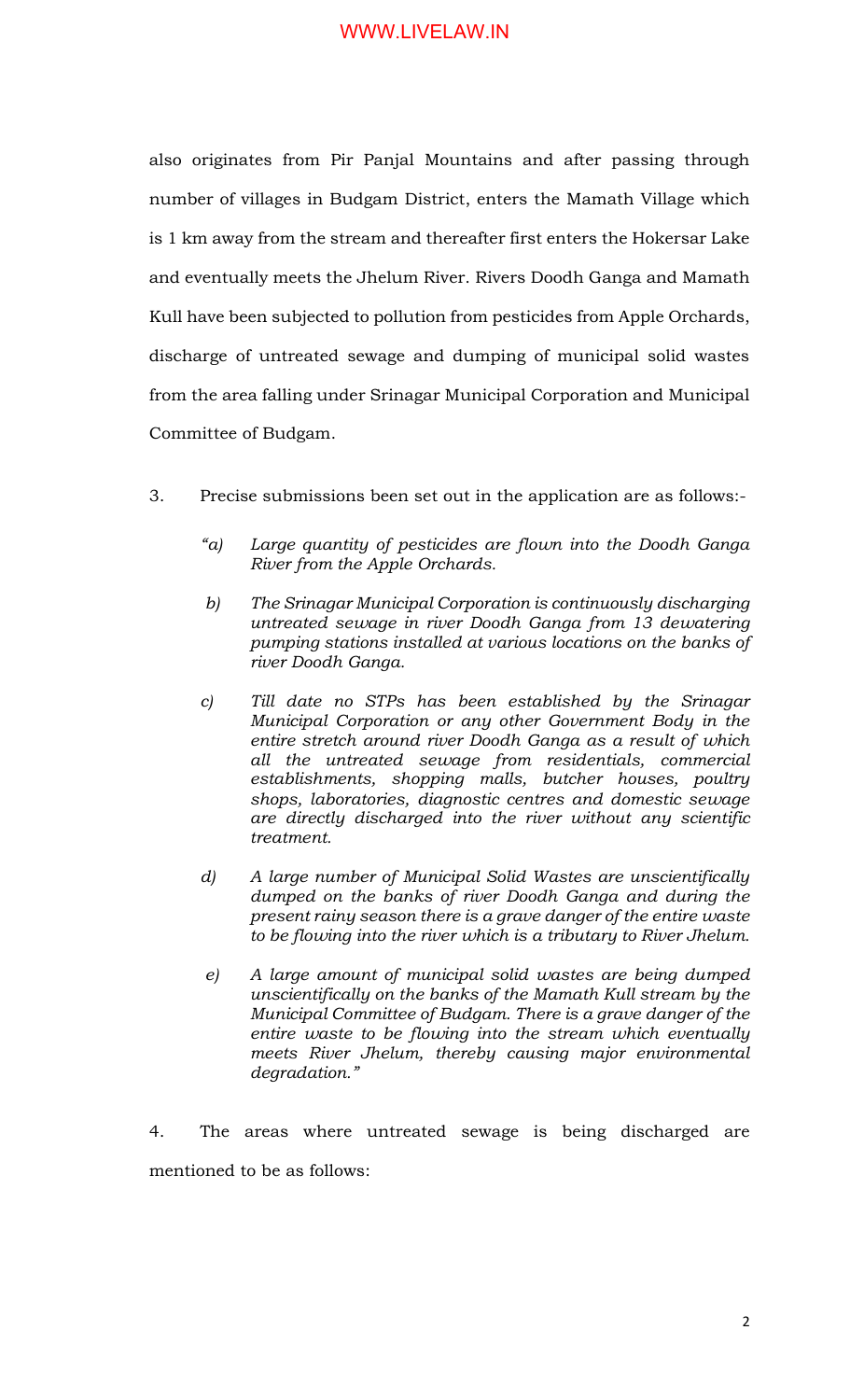- *"i. Sogam - River Doodh Ganga, originating from Pir Panjaal, after travelling for 30 kms starts getting contaminated as soon as it enters the villages. That Sogam, a village in Budgam District is the starting point of the pollution of Doodh Ganga, where the maximum source of pollution is from the large amounts of pesticides which are sprayed in apple orchards from March onwards. That during monsoon, all these toxics gets washed away and drains into Doodh Ganga, result of which is large scale contamination. Experts from the horticulture and agriculture departments have never created any awareness among farmers on management and protection of water bodies from pesticide sprays.*
- *ii. Chadoora, Wathoora and Bagh-e-Mehtab: Thereafter, the river Doodh Ganga gets completely polluted due to the absence of any Sewerage Treatment Plants (STPs) as soon as it enters Chadoora and Wathoora, a town and village in Budgam District. That a massive amount of untreated sewage is discharged and solid wastes are dumped into the river, All the untreated discharges from residentials, commercial establishments, laboratories, shopping malls, butcher houses, poultry shops, laboratories, diagnostic centres and domestic sewage are drained directly into the river. Due to the absence of any STPs, the health of the river, which is a major source of drinking water for residents of Srinagar and Budgam, having an estimated reach of almost five lakh, is persistently degrading due to the negligence of the concerned authorities.*
- *iii. Chanapora, Natipora, Barzulla, Bulbul Bagh and other areas: Furthermore, it is submitted that the Srinagar Municipal Corporation is also flushing waste water from Chanapora, Natipora, Barzulla, Bulbul Bagh and various other areas into Doodh Ganga through its 13 pumps stations without any treatment. Due to absence of any STPs in the entire stretch of Doodh Ganga, all. the untreated wastes are discharged by these pumping stations. Also, due to the non-availability of garbage dumping sites and lack of mechanism to treat the wastes, a hefty amount of municipal solid wastes are also being dumped on the banks of Doodh Ganaga thereby worsening the quality of the water. That these unsegregated wastes when dumped illegally into the river bank, also leads to groundwater contamination. That there is a grave danger that during monsoon time these municipal waste will flow into river Doodh Ganga, which is a tributary to Jhelum River."*

5. In support of above, the applicant has filed photographs and a report of the applicant published in Greater Kashmir titled "SMC converting Doodh Ganga into a drain". The applicant has also filed copies of letters of the State PCB addressed to the Srinagar Municipal Corporation against dewatering stations having potential to pollute water. The applicant has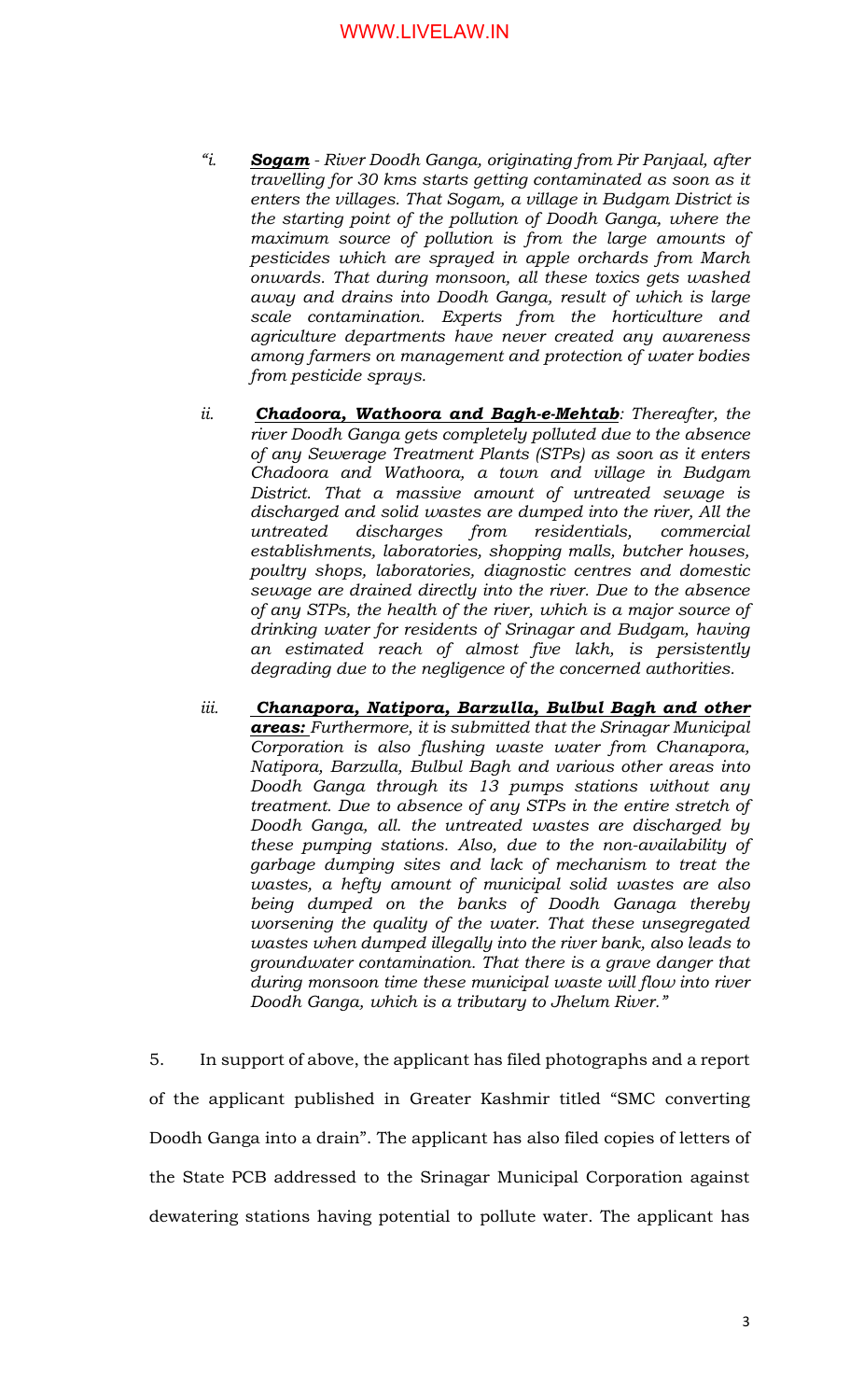also annexed representation dated 11.08.2021 addressed to the Chief Secretary, J&K, Member Secretary, J&K Pollution Control Committee, Member Secretary, CPCB, Commissioner, Srinagar Municipal Corporation, Director, Urban Local Bodies, Kashmir, Deputy Commissioners Srinagar and Budgam. The applicant has also relied upon letter dated 10.09.2021 from Regional Director, J&K PCC to the Member Secretary, J&K PCC stating that on analysis of water samples, discharge of pollution in the rivers was established. The letter is reproduced below:

*"As per the inspection report, the analysis of samples collected from Doodhganga at different locations indicate that water in upstream spots i.e. at Sogam, Chadoora and Baghi-e-Mehtab meet the prescribed permissible limit for 'Class B' (Out door Bathing Organised) criteria in terms of analysed physicochemical parameters, whereas in the lower course of river i.e. at Baghat Old Barzulla and Near Tengpora the water quality does not confirm 'Class B' Criteria for parameters viz Dissolved Oxygen and Biochemical Oxygen Demand. Comparatively inferior quality in the lower course of river can be attributed to addition of deleterious waste into the water body.* 

*The analysis of samples collected from Mamath Kul indicate that water quality in upstream and downstream meets the prescribed permissible limit for 'Class B' (Out door Bathing Organised) criteria in terms of analysed physicochemical parameters. However huge dumps of solid waste were observed along the banks of this stream. The municipal committee Budgam is dumping solid waste on the periphery of the Mamath stream.* 

*Dewatering pump stations installed at various locations on the bank of Doodh Ganga river are still operational and discharged untreated waste water into the River. No concrete steps have been taken by concerned municipal authorities with regard to scientific disposal of solid waste as dumping of solid waste on the banks of Doodh Ganga continues unabated. Municipal Committee Chadoora is dumping the solid waste generated from the Chadoora town on the Bank of Doodh Ganga near Abshar colony. "*

6. In view of above material, *prima facie* it appears that there is continued violation of Water Act to the prejudice of the environment and public health which remains unchecked. Thus, intervention of the Tribunal may be called for. Accordingly, we direct the authorities to verify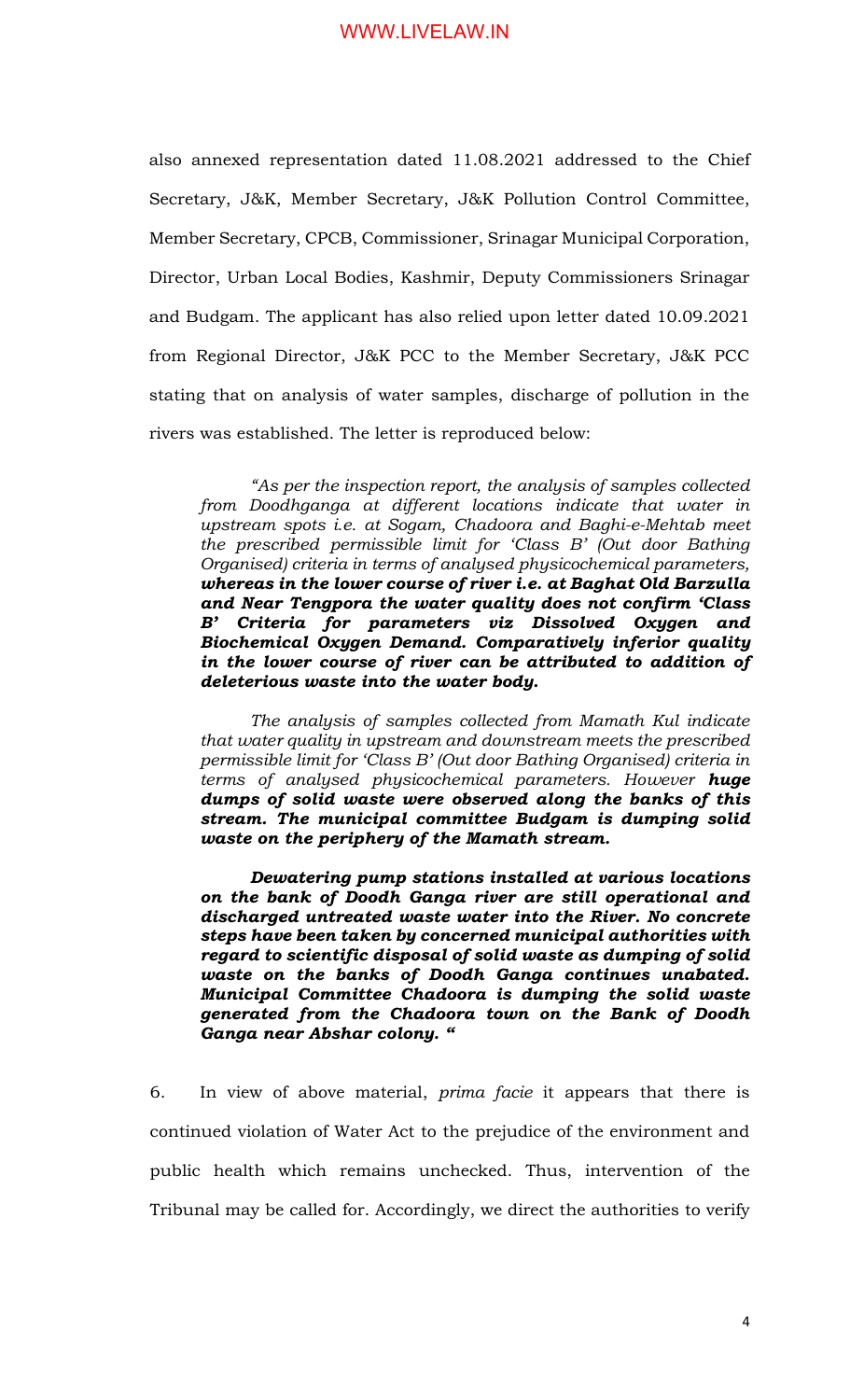the facts and take remedial action in accordance with law. We also constitute a five-member Joint Committee of CPCB, J&K PCC, Deputy Commissioners, Srinagar and Budgam and the Director, Urban Local Bodies, J&K. The State PCB will be the nodal agency for compliance and coordination. The Joint Committee may meet within two weeks and undertake visits to the sites in question. The Committee may look into the water quality in terms of Fecal coliform, quantity of sewage being discharged, solid waste being dumped on the banks and the action plan prepared by the River Rejuvenation Committee (RRC) for J & K constituted as per orders of the Tribunal in OA 673/18. Further action be planned and executed accordingly. It may give a factual report to this Tribunal within two months by e-mail at judicial-ngt@gov.in preferably in the form of searchable PDF/ OCR Support PDF and not in the form of Image PDF. A copy of the report may also be given to the Secretary, Urban Local Bodies who may file an action taken report in terms of status of compliance of orders of the Hon'ble Supreme Court in Paryavaran Suraksha (Supra) and orders of this Tribunal dated 21.05.2020 and 21.09.2020 in *O.A. 593/2017, Paryavaran Suraksha Samiti v. Union of India & Ors.,* dated 14.12.2020 in O*.A. No. 606/2018, Compliance of Municipal Solid Waste Management Rules, 2016 and other environmental issues* and dated 06.12.2019 in *OA 673/2018, In re: News item published in "The Hindu" authorized by Shri Jacob Koshy titled "More rivers stretches are now critically polluted: CPCB"* within one month of the said report.

List for further consideration on 08.03.2022.

A copy of this order be forwarded to the CPCB, J&K PCC, Deputy Commissioner, Srinagar, Deputy Commissioner, Budgam, Directorate of Urban Local Bodies, J&K by e-mail for compliance.

5